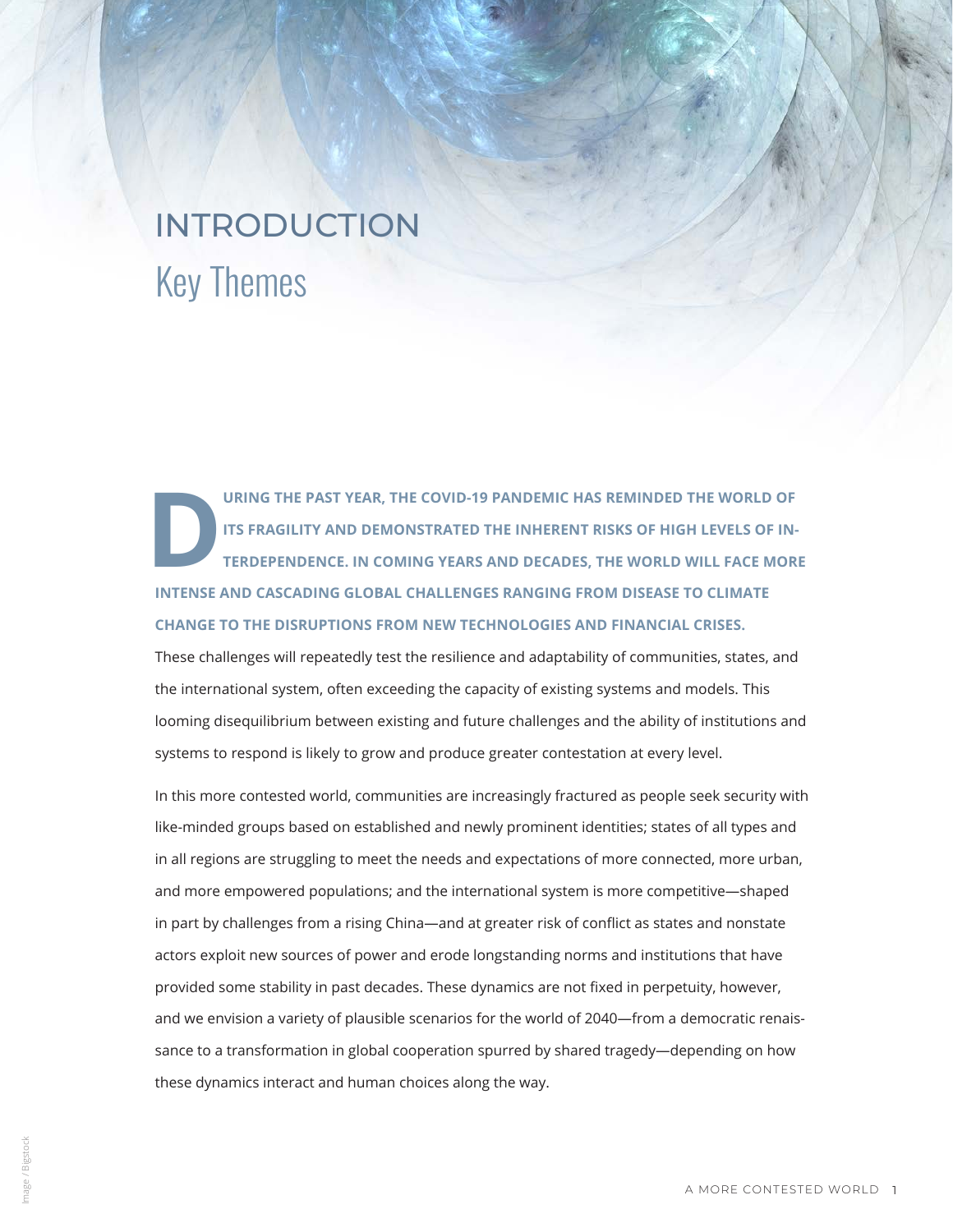#### **FIVE THEMES APPEAR THROUGHOUT THIS REPORT AND UNDERPIN THIS**

#### **OVERALL THESIS.**

### GLOBAL CHALLENGES

First, shared **global challenges**—including climate change, disease, financial crises, and technology disruptions—are likely to manifest more frequently and intensely in almost every region and country. These challenges—which often lack a direct human agent or perpetrator—will produce widespread strains on states and societies as well as shocks that could be catastrophic. The ongoing COVID-19 pandemic marks the most significant, singular global disruption since World War II, with health, economic, political, and security implications that will ripple for years to come. The effects of climate change and environmental degradation are likely to exacerbate food and water insecurity for poor countries, increase migration, precipitate new health challenges, and contribute to biodiversity losses. Novel technologies will appear and diffuse faster and faster, disrupting jobs, industries, communities, the nature of power, and what it means to be human. Continued pressure for global migration—as of 2020 more than 270 million persons were living in a country to which they have migrated, 100 million more than in 2000—will strain both origin and destination countries to manage the flow and effects. These challenges will intersect and cascade, including in ways that are difficult to anticipate. National security will require not only defending against armies and arsenals but also withstanding and adapting to these shared global challenges.

#### **FRAGMENTATION**

Second, the difficulty of addressing these transnational challenges is compounded in part by increasing **fragmentation** within communities, states, and the international

system. Paradoxically, as the world has grown more connected through communications technology, trade, and the movement of people, that very connectivity has divided and fragmented people and countries. The hyperconnected information environment, greater urbanization, and interdependent economies mean that most aspects of daily life, including finances, health, and housing, will be more connected all the time. The Internet of Things encompassed 10 billion devices in 2018 and is projected to reach 64 billion by 2025 and possibly many trillions by 2040, all monitored in real time. In turn, this connectivity will help produce new efficiencies, conveniences, and advances in living standards. However, it will also create and exacerbate tensions at all levels, from societies divided over core values and goals to regimes that employ digital repression to control populations. As these connections deepen and spread, they are likely to grow increasingly fragmented along national, cultural, or political preferences. In addition, people are likely to gravitate to information silos of people who share similar views, reinforcing beliefs and understanding of the truth. Meanwhile, globalization is likely to endure but transform as economic and production networks shift and diversify. All together, these forces portend a world that is both inextricably bound by connectivity and fragmenting in different directions.

# **DISEQUILIBRIUM**

The scale of transnational challenges, and the emerging implications of fragmentation, are exceeding the capacity of existing systems and structures, highlighting the third theme: **disequilibrium**. There is an increasing mismatch at all levels between challenges and needs with the systems and organizations to deal with them. The international system—including the organizations, alliances, rules, and norms—is poorly set up to address the compounding global challenges facing populations.